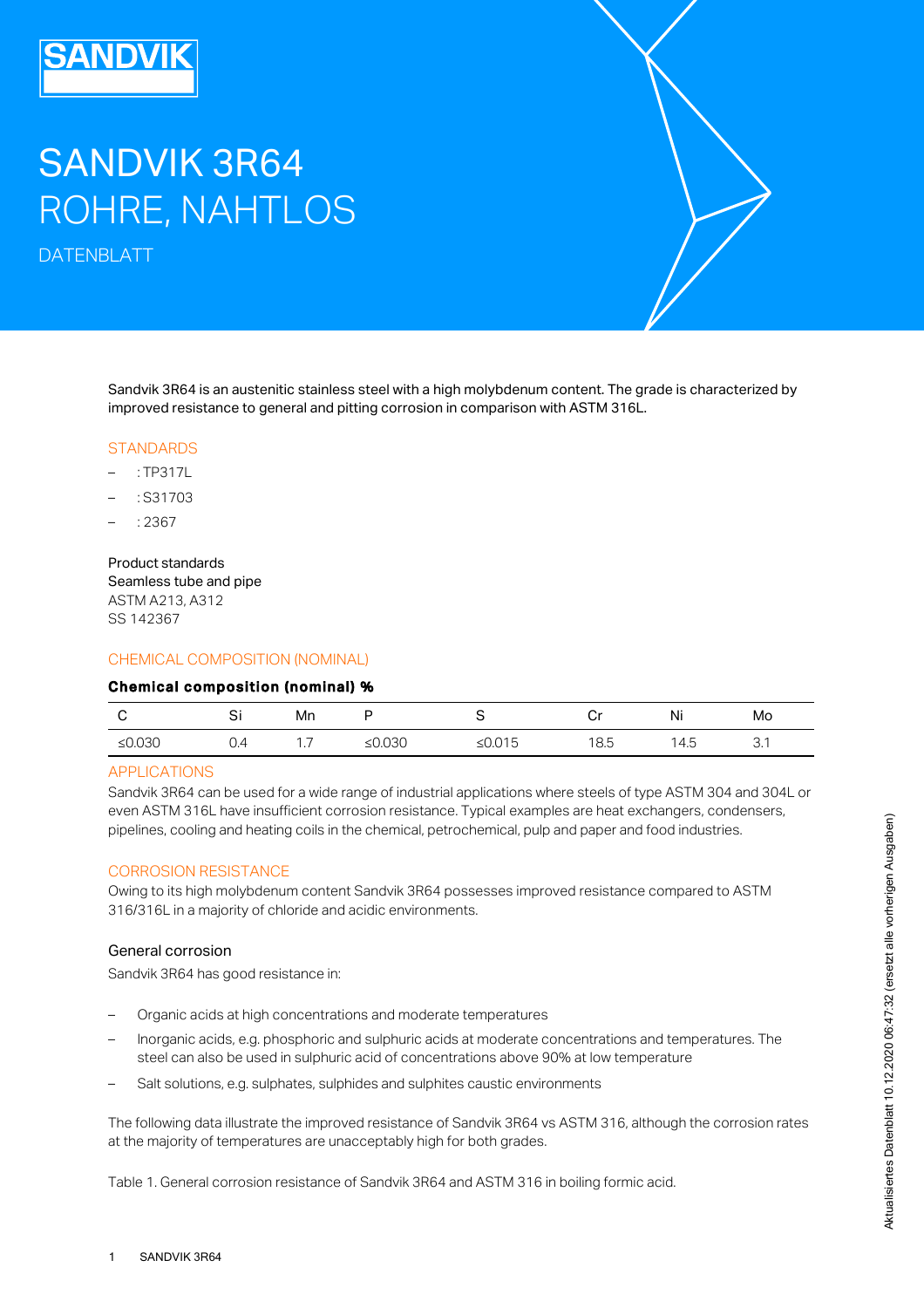| Formic acid, wt-% | Corrosion rate, mm/year |                 |  |
|-------------------|-------------------------|-----------------|--|
|                   | Sandvik 3R64            | <b>ASTM 316</b> |  |
| 5                 | 0.12                    | 0.18            |  |
| 10                | 0.20                    | 0.3             |  |
| 25                | 0.35                    | 0.6             |  |
| 50                | 0.45                    | 0.6             |  |
| 80                | 1.0                     | 1.5             |  |
| 90                | 0.8                     | 1.8             |  |
| 100               | 0.4                     | 0.6             |  |

## Intergranular corrosion

Owing to its low carbon content Sandvik 3R64 possesses a low risk for intergranular corrosion after e.g. welding operations.

## Pitting and crevice corrosion

The pitting corrosion resistance of stainless steels is primarily determined by the contents chromium, molybdenum and nitrogen. The Pitting Resistance Equivalent can be used for ranking different stainless steels with regard to their pitting resistance. The PRE number is defined as: PRE = % Cr +  $3.3 \times$  % Mo +  $16 \times$  % N

Table 2. PRE values for Sandvik 3R64 and some other alloys. Typical values unless otherwise stated

| Alloy | 3R64      | ASTM 316L <sup>1)</sup> | Alloy 825 | 904L | <b>SAF 2205</b> |
|-------|-----------|-------------------------|-----------|------|-----------------|
| PRE   | ാവ<br>ں ے | 24                      | ⌒ィ        | 34   | $\cap$<br>>35   |

1) 2.1 % Mo

Thus Sandvik 3R64 is resistant against pitting corrosion at higher temperatures and/or higher chloride concentrations than is the case for ASTM 316L.



Temperature, °C (°F)

Figure 1. Crevice corrosion resistance of Sandvik 3R64 and 3R60.

The same ranking of alloys can be applied for the crevice corrosion resistance. However, crevice corrosion is to be expected at significantly lower temperatures, than is the case for pitting corrosion. Figure 1 demonstrates the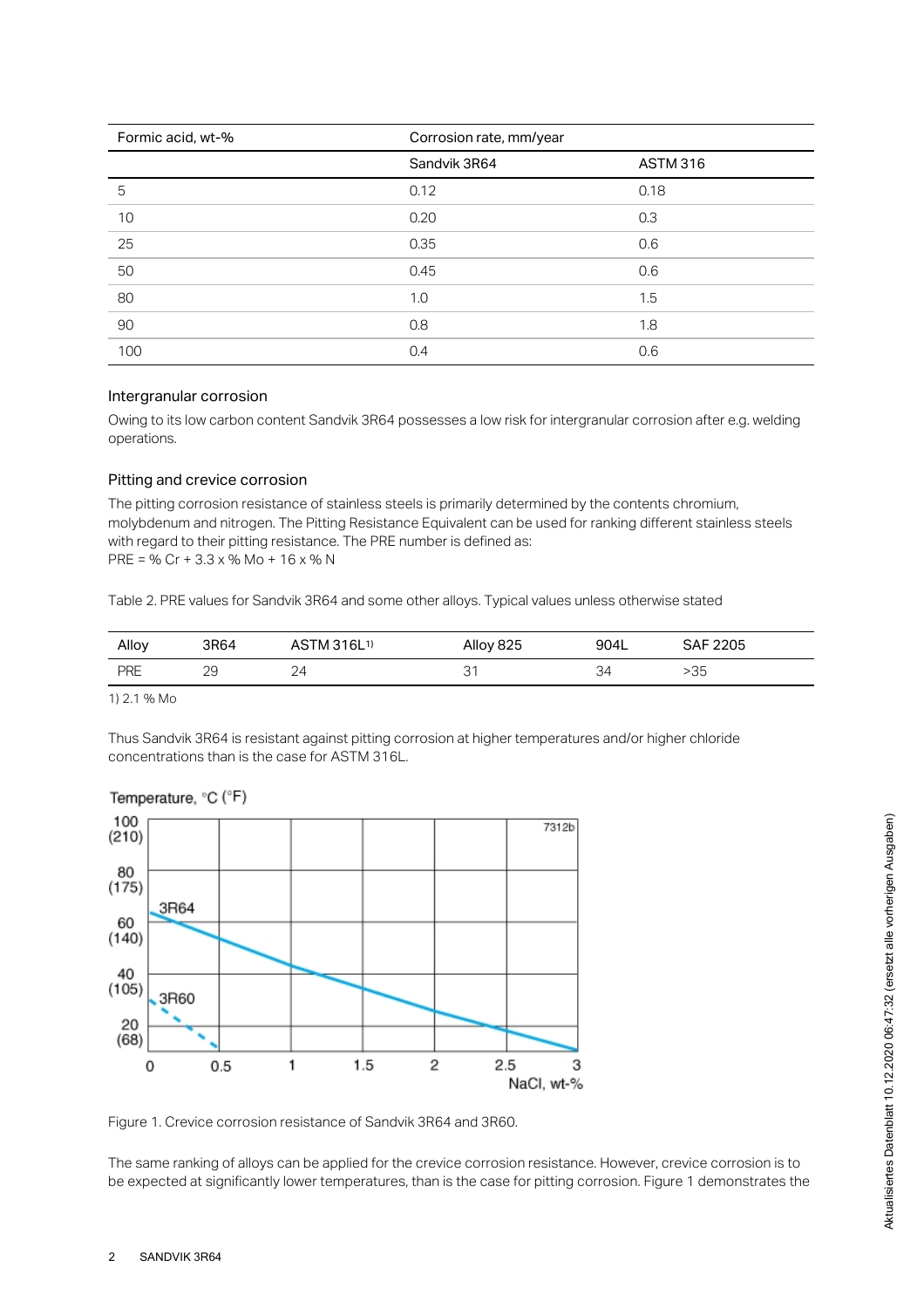better crevice corrosion resistance of Sandvik 3R64 vs. 3R60 (ASTM 316L with 2.6% Mo, EN 1.4435) after 2 months exposure in chloride solutions.

#### Stress corrosion cracking

Austenitic steels are susceptible to stress corrosion cracking. This may occur at temperatures above about 60°C (140°F) if the steel is subjected to tensile stresses and at the same time comes into contact with certain solutions, particularly those containing chlorides. Such service conditions should therefore be avoided. Conditions when plants are shut down must also be considered, as the condensates which are then formed can develop a chloride content that leads to both stress corrosion cracking and pitting.

In applications demanding high resistance to stress corrosion cracking, austenitic-ferritic steels, such as Sandvik SAF 2304 or Sandvik SAF 2205 are recommended. See data sheets S-1871-ENG or S-1874-ENG.

## FORMS OF SUPPLY

#### Seamless tube and pipe

Seamless tube and pipe in 3R64 is supplied in dimensions up to 260 mm outside diameter in the solution annealed and white-pickled condition or solution annealed in a bright-annealing process.

#### Other forms of supply

Sandvik 3R64 is also supplied in forms of:

- Welded tube and pipe
- Fittings and flanges

Further details concerning sizes and finishes are available on request.

## HEAT TREATMENT

The tubes are delivered in heat treated condition. If additional heat treatment is needed after further processing the following is recommended.

#### Stress relieving

850–950°C (1560–1740°F), 10-15 min, cooling in air.

## Solution annealing

1000–1100°C (1830–2010°F), 10-30 min, cooling in air or water.

#### MECHANICAL PROPERTIES

For tube and pipe with a wall thickness greater than 10 mm (0.4 in.) the proof strength may fall short of the stated values by about 10 MPa (1.4 ksi).

#### At 20°C (68°F)

Metric units

| Proof strength     |                    | Tensile strength | Elong.    | Hardness       |
|--------------------|--------------------|------------------|-----------|----------------|
| Rp0.2 <sup>a</sup> | Rp1.0 <sup>a</sup> | R <sub>m</sub>   | Ab        | <b>Vickers</b> |
| MPa                | <b>MPa</b>         | <b>MPa</b>       | %         |                |
|                    |                    |                  |           | approx.        |
| $\geq$ 220         | $\geq$ 250         | 515-690          | $\geq 35$ | 155            |
| Imperial units     |                    |                  |           |                |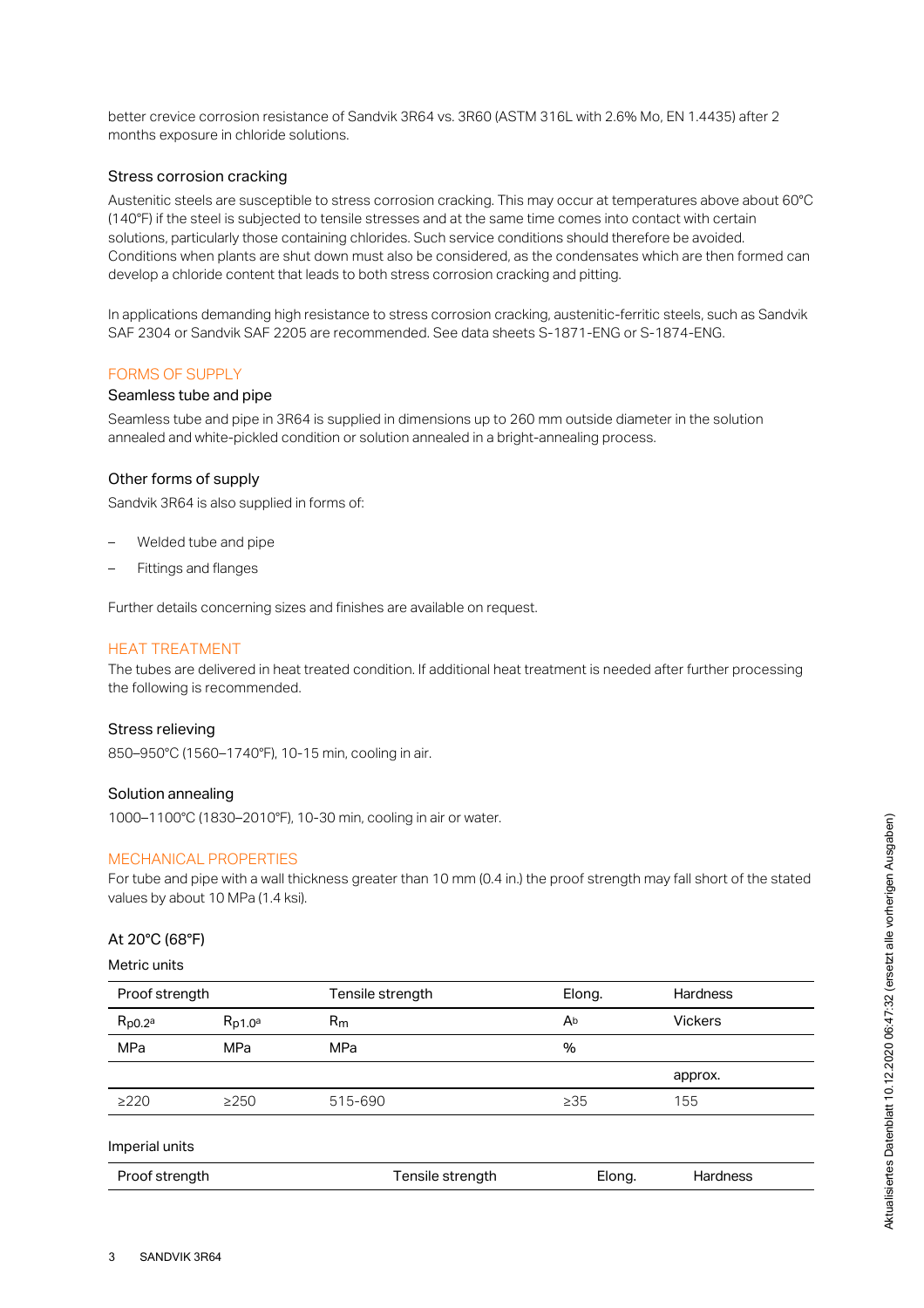| Rp0.2 <sup>a</sup> | Rp1.0 <sup>a</sup> | $R_{m}$ | Ab        | <b>Vickers</b> |
|--------------------|--------------------|---------|-----------|----------------|
| ksi                | ksi                | ksi     | %         |                |
|                    |                    |         |           | approx.        |
|                    |                    |         |           |                |
| $\geq$ 32          | $\geq 36$          | 75-100  | $\geq 35$ | 155            |

1 MPa = 1 N/mm 2

a)  $R_{p0.2}$  and  $R_{p1.0}$  correspond to 0.2% offset and 1.0% offset yield strength, respectively.

b) Based on L $_{\rm O}$  = 5.65 ÖS $_{\rm O}$  where L $_{\rm O}$  is the original gauge length and S $_{\rm O}$  the original cross-section area.

#### Impact strength

Due to its austenitic microstructure, Sandvik 3R64 has very good impact strength both at room temperature and at cryogenic temperatures.

Tests have demonstrated that the steel fulfils the requirements according to the European standards EN 13445- 2 (UFPV-2) ( (min. 60 J (44 ft-lb) at -270 ∘C (-455 ∘F)) and EN 10216-5 (min. 60 J (44 ft-lb) at -196 ∘C (-320∘F).

## At high temperatures

# Metric units

| Temperature  | Proof strength |                    |  |
|--------------|----------------|--------------------|--|
| $^{\circ}$ C | Rp0.2a         | Rp1.0 <sup>a</sup> |  |
|              | MPa            | MPa                |  |
|              | min.           | min.               |  |
| 50           | 196            | 221                |  |
| 100          | 172            | 197                |  |
| 150          | 155            | 180                |  |
| 200          | 144            | 169                |  |
| 250          | 136            | 161                |  |
| 300          | 129            | 154                |  |
| 350          | 123            | 148                |  |
| 400          | 119            | 144                |  |
| 450          | 115            | 140                |  |
| 500          | 110            | 135                |  |

## Imperial units

| Temperature | Proof strength |                    |
|-------------|----------------|--------------------|
| °F          | $R_{p0.2a}$    | Rp1.0 <sup>a</sup> |
|             | MPa            | ksi                |
|             | min.           | min.               |
| 200         | 25.4           | 29.0               |
| 400         | 20.8           | 24.4               |
| 600         | 18.4           | 22.1               |
| 800         | 17.0           | 20.6               |
| 1000        | 15.4           | 19.0               |

# PHYSICAL PROPERTIES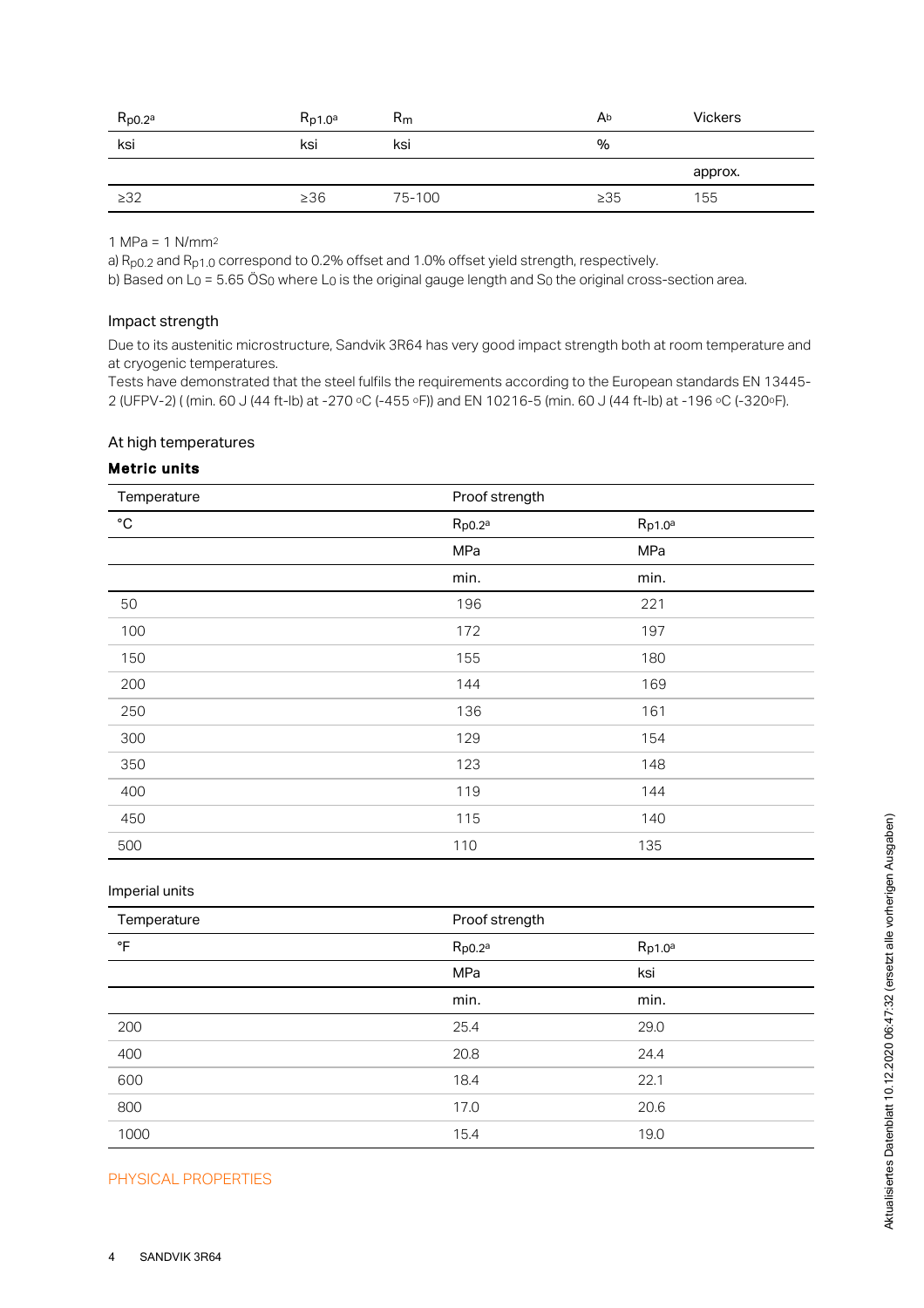# Thermal conductivity

| Temperature, °C | W/m °C | Temperature, °F | Btu/ft h °F |
|-----------------|--------|-----------------|-------------|
| 20              | 14     | 68              | 8           |
| 100             | 15     | 200             | 8.5         |
| 200             | 17     | 400             | 10          |
| 300             | 18     | 600             | 10.5        |
| 400             | 20     | 800             | 11.5        |
| 500             | 21     | 1000            | 12.5        |
| 600             | 23     | 1100            | 13          |

# Specific heat capacity

| Temperature, °C | J/kg °C | Temperature, °F | Btu/lb °F |
|-----------------|---------|-----------------|-----------|
| 20              | 485     | 68              | 0.11      |
| 100             | 500     | 200             | 0.12      |
| 200             | 515     | 400             | 0.12      |
| 300             | 525     | 600             | 0.13      |
| 400             | 540     | 800             | 0.13      |
| 500             | 555     | 1000            | 0.13      |
| 600             | 575     | 1100            | 0.14      |

#### Thermal expansion 1 )

| Temperature, °C | Per °C | Temperature, °F | Per °F |
|-----------------|--------|-----------------|--------|
| 30-100          | 16.5   | 86-200          | 9.5    |
| $30 - 200$      | 17     | 86-400          | 9.5    |
| 30-300          | 17.5   | 86-600          | 10     |
| 30-400          | 18     | 86-800          | 10     |
| 30-500          | 18     | 86-1000         | 10     |
| 30-600          | 18     | 86-1200         | 10.5   |
| 30-700          | 18.5   | 86-1400         | 10.5   |

1) Mean values in temperature ranges (x10-6)

## Modulus of elasticity 1 )

| Temperature, °C | <b>MPa</b> | Temperature, °F | ksi  |
|-----------------|------------|-----------------|------|
| 20              | 200        | 68              | 29.0 |
| 100             | 194        | 200             | 28.2 |
| 200             | 186        | 400             | 26.9 |
| 300             | 179        | 600             | 25.8 |
| 400             | 172        | 800             | 24.7 |
| 500             | 165        | 1000            | 23.5 |

1) (X103)